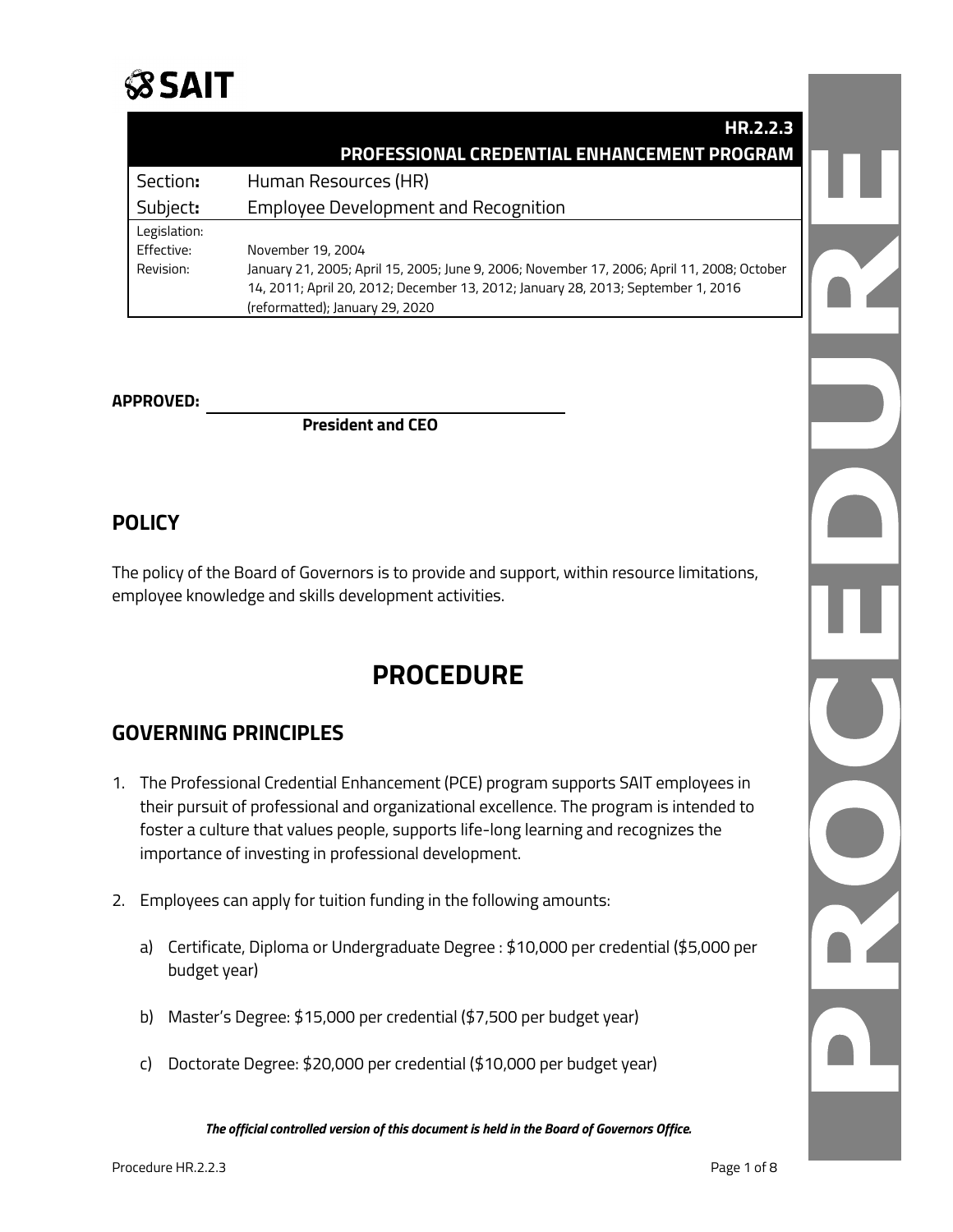

- 3. This funding is governed by the following principles:
	- a) An application for a professional credential should be for a credential that would contribute to the employee's professional development in the role that the employee currently holds or is pursuing.
	- b) If the credential is a one-year program, up to the full maximum may be accessed if approved by SAIT.
	- c) Only one credential per year will be funded.
	- d) Employees can apply for funding for additional credentials in subsequent years.
	- e) This funding will be reduced by any other funding obtained through SAIT.

## **PROCEDURE**

## **A. Funding Conditions**

- 1. Tuition funding is available for the completion of certificates, diplomas, undergraduate degrees, graduate degrees and post-graduate degrees from approved or accredited post-secondary learning institutions.
- 2. Applicants approved for funding must utilize the funding within the budget year and must communicate with the PCE program administrators about their plans to access the funding. Failure to access the funding in the budget year may impact subsequent future funding requests.
- 3. Executive Management Council, through the annual budget process, will annually determine funding for the program. SAIT cannot guarantee that all applications received for tuition funding will be accepted or that the total amount of tuition funding applied for will be granted. Applicants must apply for funding annually, and unused amounts cannot be carried forward.
- 4. If annual tuition fees exceed the maximum amounts allowed for the credential per budget year, an employee may apply for a loan from SAIT in the following amounts:
	- a) Certificate, Diploma or Undergraduate Degree: \$10,000 per credential (\$5,000 per budget year).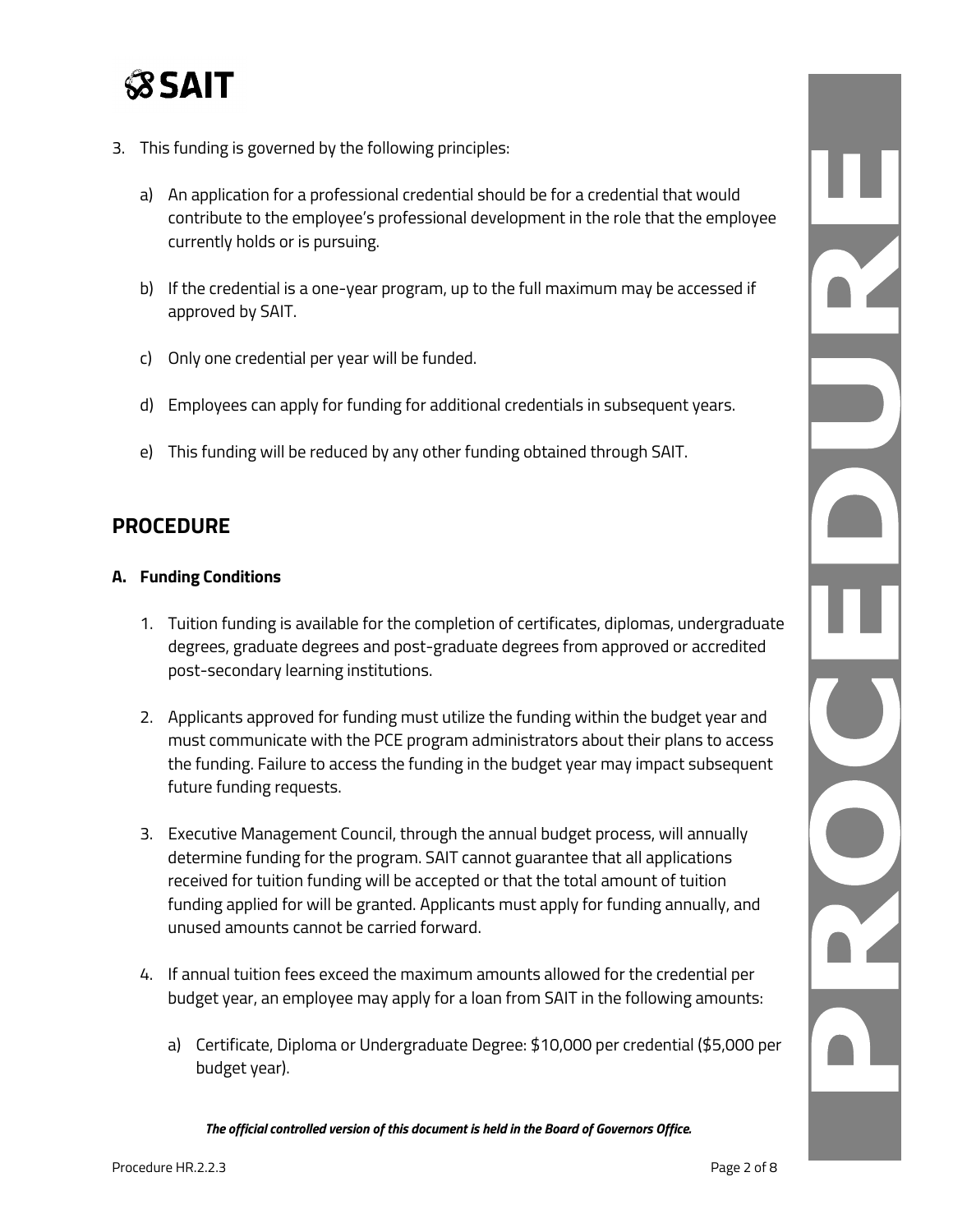

- b) Master's Degree: \$15,000 per credential (\$7,500 per budget year).
- c) Doctorate Degree: \$20,000 per credential (\$10,000 per budget year).

If granted, the loan will be interest-free and repayable in 24 equal payments via a payroll deduction plan beginning the month after the loan is claimed.

- 5. SAIT may provide additional support through facilitating learning arrangements, facilitating and approving work-related projects, considering requests for employee funded and unpaid leaves of absence and scheduling vacation time flexibility to accommodate program/course residency requirements.
- 6. Programs, certifications and designations must relate to the employee's role or probable career path, and directly support SAIT's future success.
- 7. Eligible funding is for tuition and administrative fees only. Fees for repeat courses, books, electronic material fees, accommodation, travel, mandatory fees and other expenses will not be funded. Administrative fees include but are not limited to application fees and transfer credit evaluation fees.
- 8. SAIT makes no representation as to whether funding will be considered a taxable benefit and any tax consequences are the employee's responsibility.

## **B. Service Commitment**

- 1. In exchange for SAIT providing tuition funding to an employee, SAIT requires a service commitment from that employee equal to one year of active service at SAIT for every \$5,000 of tuition funding that SAIT provides to the employee. The service commitment commences at the end of the budget year during which the employee receives the funding, on the date that the employee completes the credential or on the date that the employee withdraws from the PCE program, whichever occurs first.
- 2. Employees may concurrently work off their service commitments as they access funding the following budget year.
- 3. Employees who have received tuition funding from SAIT and who resign or retire from their employment or whose employment is terminated by SAIT with cause, before they have completed their service commitment requirements, must refund the balance of tuition funding to SAIT proportionate to the service commitment not yet rendered at the time of their resignation, retirement or termination. SAIT may deduct the refund from any amounts due by SAIT to the employee upon retirement,

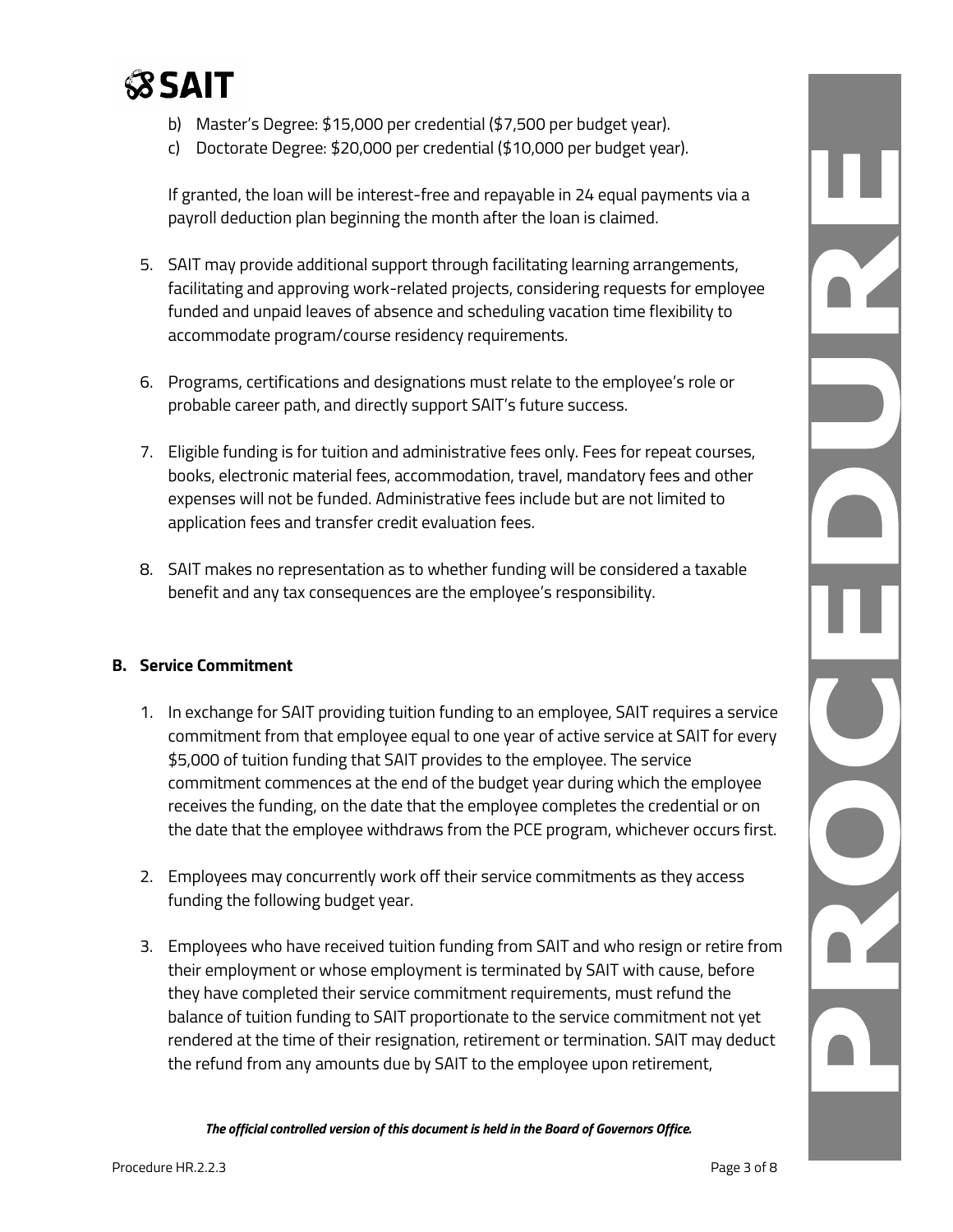

resignation or termination. The refund must be made within 30 days of cessation of employment at SAIT or within whatever other amount of time SAIT determines.

4. Employees who have received tuition funding from SAIT and whose employment is terminated by SAIT without cause before they have completed their service commitment requirements will not be required to refund the balance of tuition funding to SAIT proportionate to the service commitment not yet rendered at the time of such termination.

## **C. Eligibility Criteria**

- 1. Applicants must be permanent salaried employees who have completed a probationary period with satisfactory performance. Exceptions may be approved by the employee's vice president (for example, as a condition of hire).
- 2. The proposed credential must be relevant to the program, school/department or SAIT's needs and a development priority.
- 3. The proposed credential must be from an approved or accredited post-secondary learning institution. Supporting documentation must be provided, as set out in Section D of this procedure.
- 4. Certificates offered by other recognized training institutions must be approved by the employee's vice president.

## **D. Approval Process and Supporting Documentation**

- 1. Proposals for support must be approved by the employee's dean or director and submitted to Employee Services each year by January 31st, to be included in the annual budget process. If approved, funding will be available effective July of the following budget year. The annual budget year runs from July 1 to June 30. Note that courses taken before July 1 will not be eligible for funding commencing July 1.
- 2. The applicant:
	- a) Prepares a proposal package which shall include the following:
		- i) Proposed course of studies and the offering post-secondary learning institution or other recognized training institution.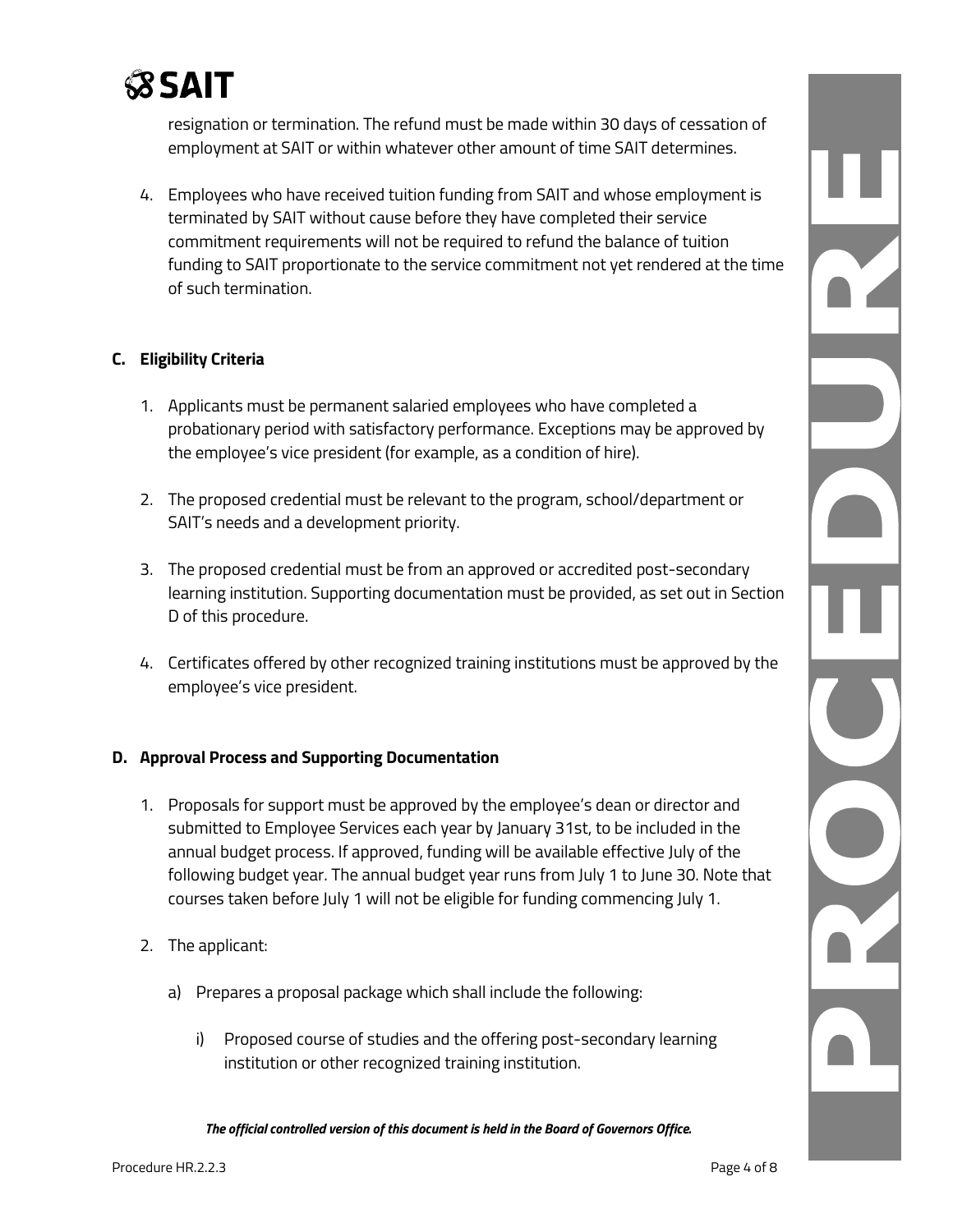

- ii) Timeline for course and program completion.
- iii) Estimated total cost and amounts requested per year.
- iv) Description of the applicant's interest in further study, the value to the applicant and to SAIT and why the applicant believes that the applicant will be successful in completing the credential.
- v) A letter of support from the applicant's supervisor.
- vi) Documentation to show that the credential is from an approved or accredited post-secondary learning institution.
- b) Completes the HR 30 Professional Credential Enhancement Application Form.
- c) If requesting a loan for tuition, completes Tuition Loan section on the HR 30.
- d) Submits the HR 30 and proposal package to the dean or director for approval in time to meet the January 31st deadline for submission to Employee Services.
- e) Previously approved applicants submit a new HR 30 as per the above process and deadline of each subsequent year, to identify the amount of funding required and to be approved for continued support. Previously approved applicants do not need to submit a proposal package.
- f) Provides the dean or director with proof of successful completion of coursework at the end of each budget year.
- g) Notifies Employee Services of withdrawal from the funded credential or decision to not utilize funding within the budget year.
- h) Provides Employee Services with official transcripts or other approved documentation upon completion of the funded credential.
- 3. The dean or director:
	- a) Ensures the proposal package and HR 30 are complete. If deemed appropriate, approves the application and forwards the original HR 30 and the proposal package to Employee Services.
	- b) Informs the applicant and the applicant's supervisor of the decision and ensures the approvals will be recorded in the applicant's performance plan for the approved funding year.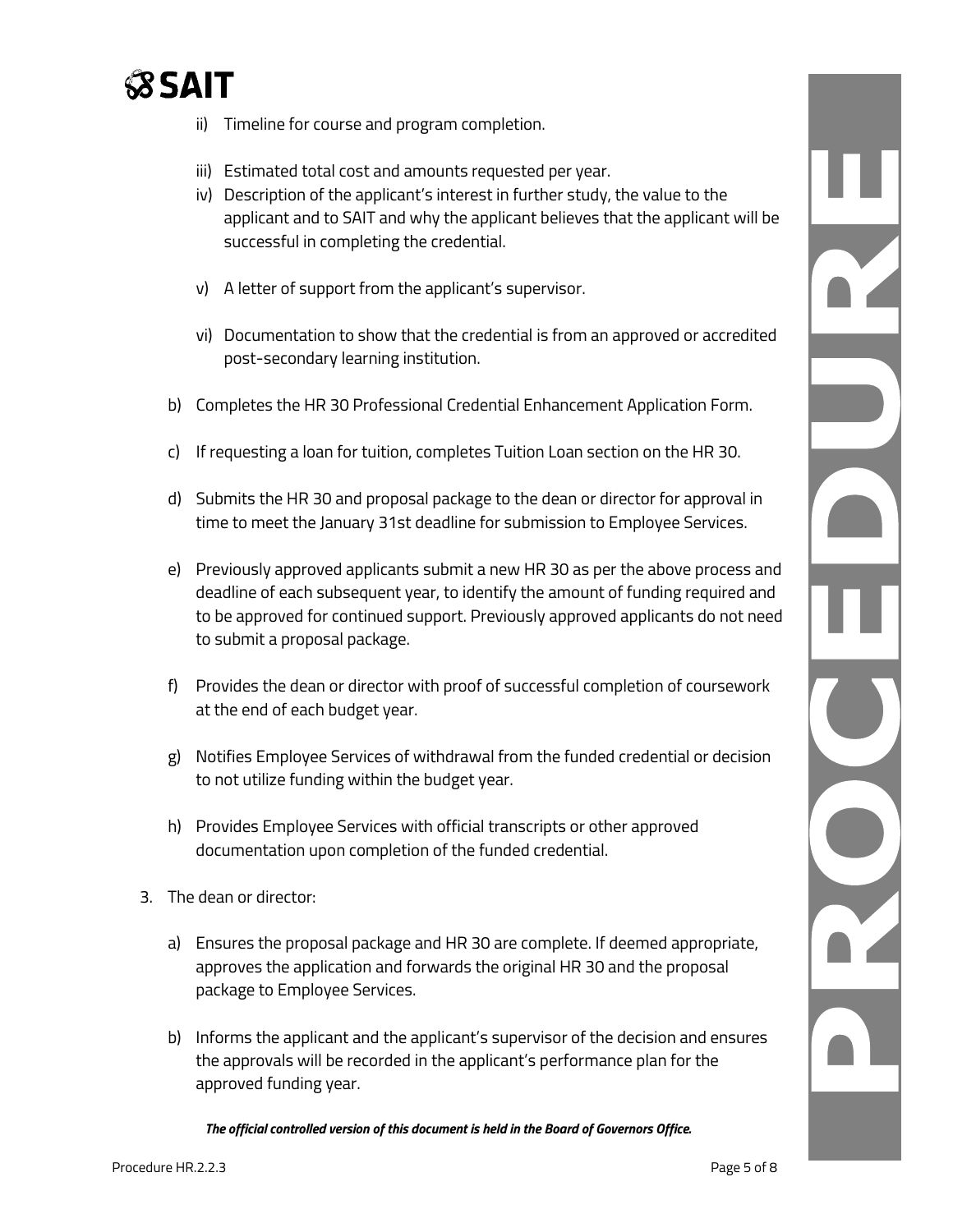

- c) If the applicant has applied for subsequent year funding, ensures the applicant has provided proof of successful completion of coursework funded by SAIT before funding is released in the following budget year.
- 4. Employee Services:
	- a) Processes applications and liaises with the appropriate vice president or designate to obtain final approval of the funding requests.
	- b) Advises the applicant of the status of the application and when funding is approved.

#### **E. Changes to Credential, Program and/or Institution**

- 1. Any changes to an approved credential, program and/or an accredited institution must:
	- a) Be documented by a new HR30 with updated credential, program and/or institution information.
	- b) Be approved in writing by the employee's director supervisor, the employee's dean or director, and the appropriate vice president or designate.
	- c) Be forwarded to Employee Services, which will update the record.
- 2. A change is subject to the same funding restrictions that were imposed on the original credential, and only the previously approved funding amount will be granted.

#### **F. Release of Funds**

- 1. The applicant:
	- a) If approved, completes an HR 31 Professional Credential Enhancement Claim Form and attaches a detailed tuition receipt. The receipt must adhere to the definition of a receipt specified in procedure FN.11.1.1 Expenses, and must include the following information:
		- i) Name of post-secondary learning institution.
		- ii) Date of purchase.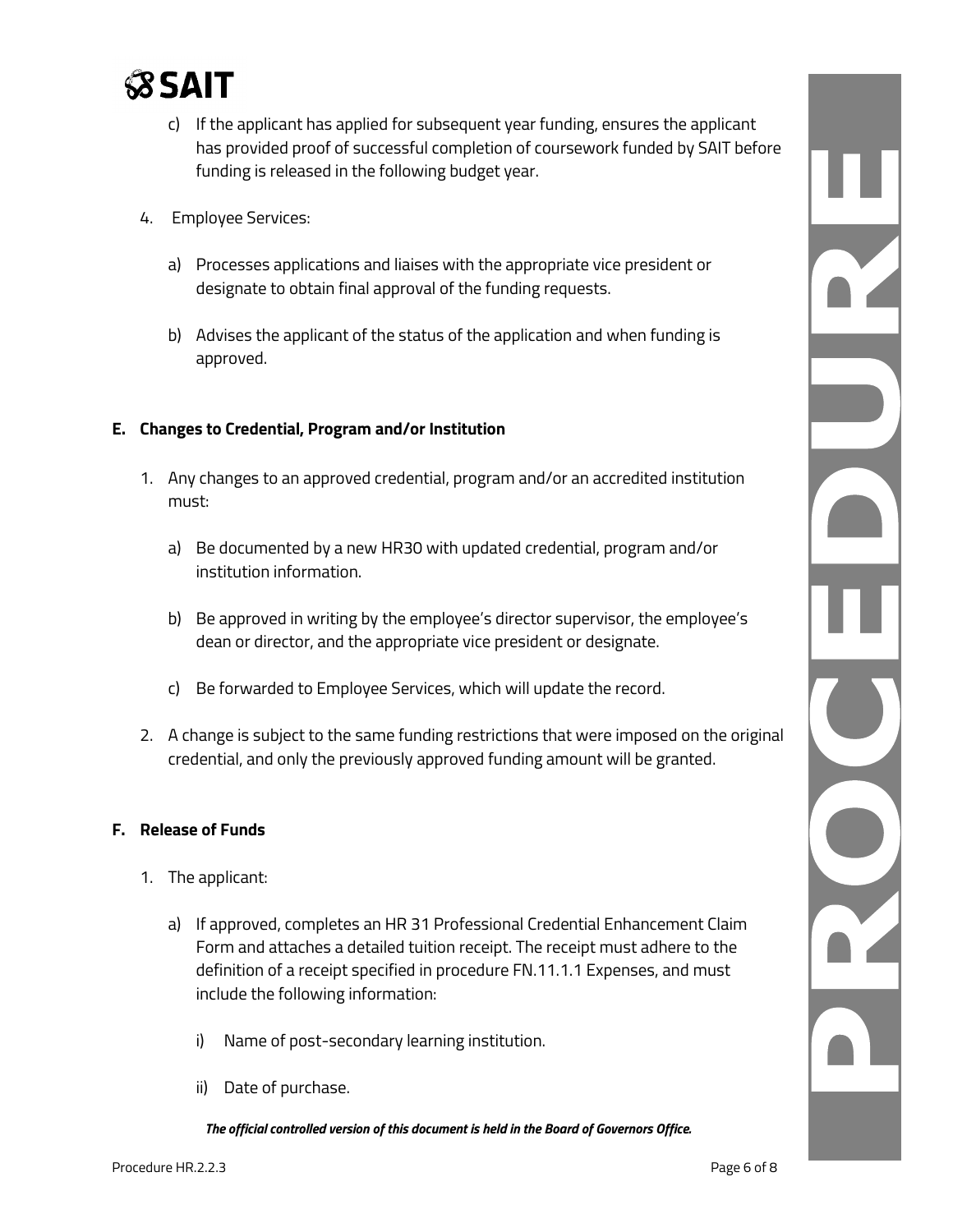

- iii) Name and date of course(s).
- iv) Amount and details of expense.
- v) Method of payment.

Credit card and debit slips are not in themselves receipts, since they do not itemize the above information. In exceptional cases, where an employee is experiencing financial hardship, SAIT will pay the learning institution directly.

- b) If accessing portions of the approved funding on more than one occasion during the budget year, completes a new HR 31 and follows the above process.
- c) Submits the originally signed HR 31and a detailed tuition receipt to Employee Services.
- d) If SAIT has provided payment and the employee withdraws from a course, a course is cancelled, or the employee does not successfully complete a course, the employee must immediately advise Employee Services and arrange to repay the funds to SAIT. Breaches of this requirement are subject to disciplinary action as per the provisions of procedure HR.4.4.1 Corrective Action.
- 2. Employee Services:
	- a) Forwards the original HR 31 and detailed tuition receipt to the Finance department for payment.
	- b) Provides deans and directors with mid-year status reports on the utilization of funds for their schools/departments.
- 3. The deans or directors:
	- a) Ensure their employees are utilizing the funding, and communicate to the PCE administrators when funding is not being utilized.

# **POLICY/PROCEDURE REFERENCE**

- HR.2.2 Professional Development policy
- HR.2.2.1 Institutional Professional Development procedure